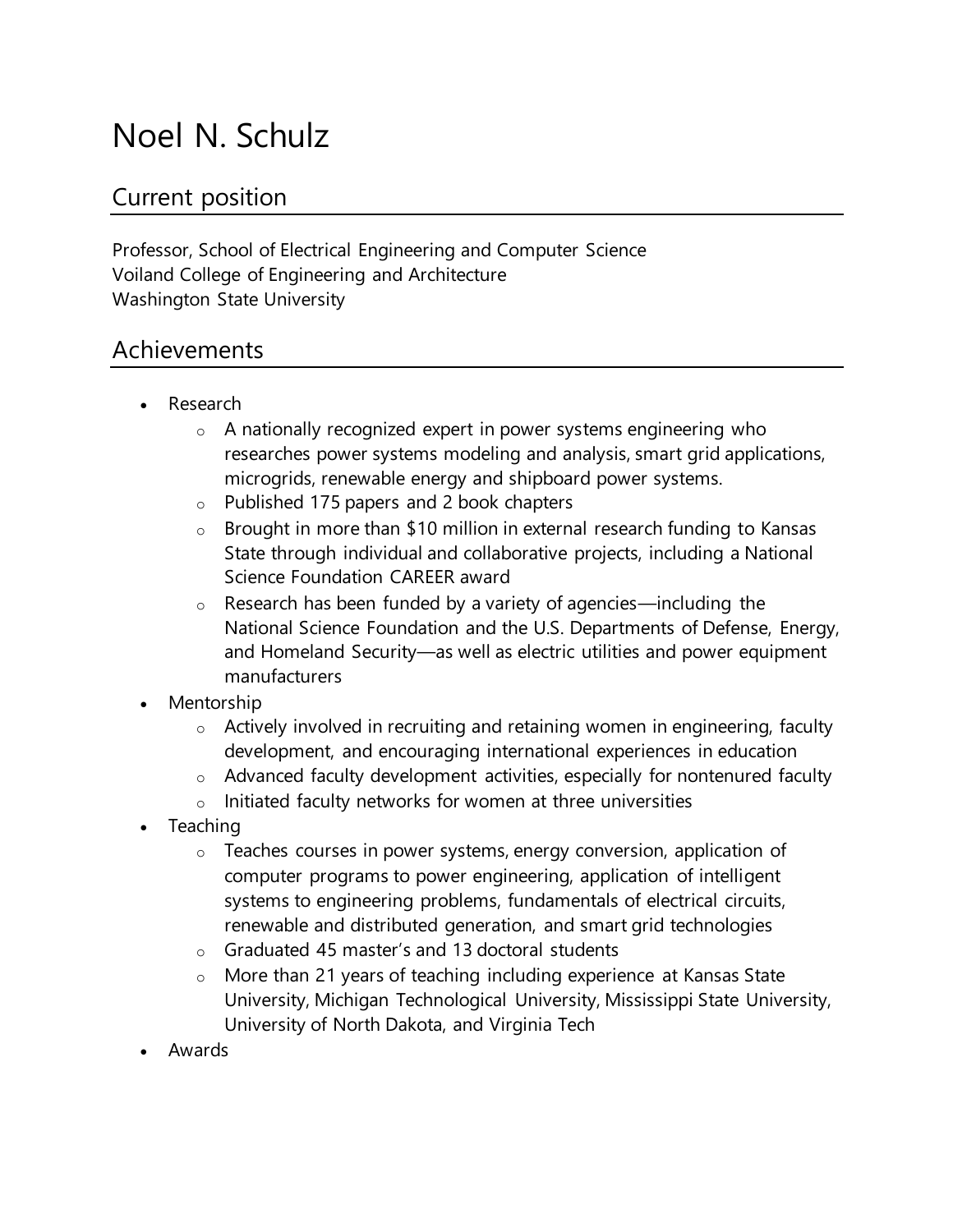- o 2014 IEEE Education Society Hewlett-Packard Harriet B. Rigas Award for outstanding contributions in advancing recruitment and retention of women in IEEE and the engineering professions
- o 2014 American Society for Engineering Education (ASEE) Fellow
- o 2016 Institute of Electrical and Electronics Engineers (IEEE) Fellow

## Education

University of Minnesota-Twin Cities, Ph.D., 1995, Electrical Engineering, Minor: Computer Science

Virginia Tech, M.S., 1990, Electrical Engineering Virginia Tech, B.S., 1988, Electrical Engineering

## Professional background

#### WASHINGTON STATE UNIVERSITY

Present, professor, Voiland College of Engineering and Architecture, Washington State **University** 

#### KANSAS STATE UNIVERSITY

2012–2016, associate dean for research and graduate programs in the College of Engineering Director, Engineering Experimental Station Director, Electrical Power Affiliates Program Paslay Professor of Electrical and Computer Engineering

MISSISSIPPI STATE UNIVERSITY

2007-2009, Endowed Professorship as the Tennessee Valley Authority Professor in power systems engineering Director of faculty development and women in engineering

#### MICHIGAN TECHNOLOGICAL UNIVERSITY, UNIVERSITY OF NORTH DAKOTA, VIRGINIA **TECH**

Instruction and research positions